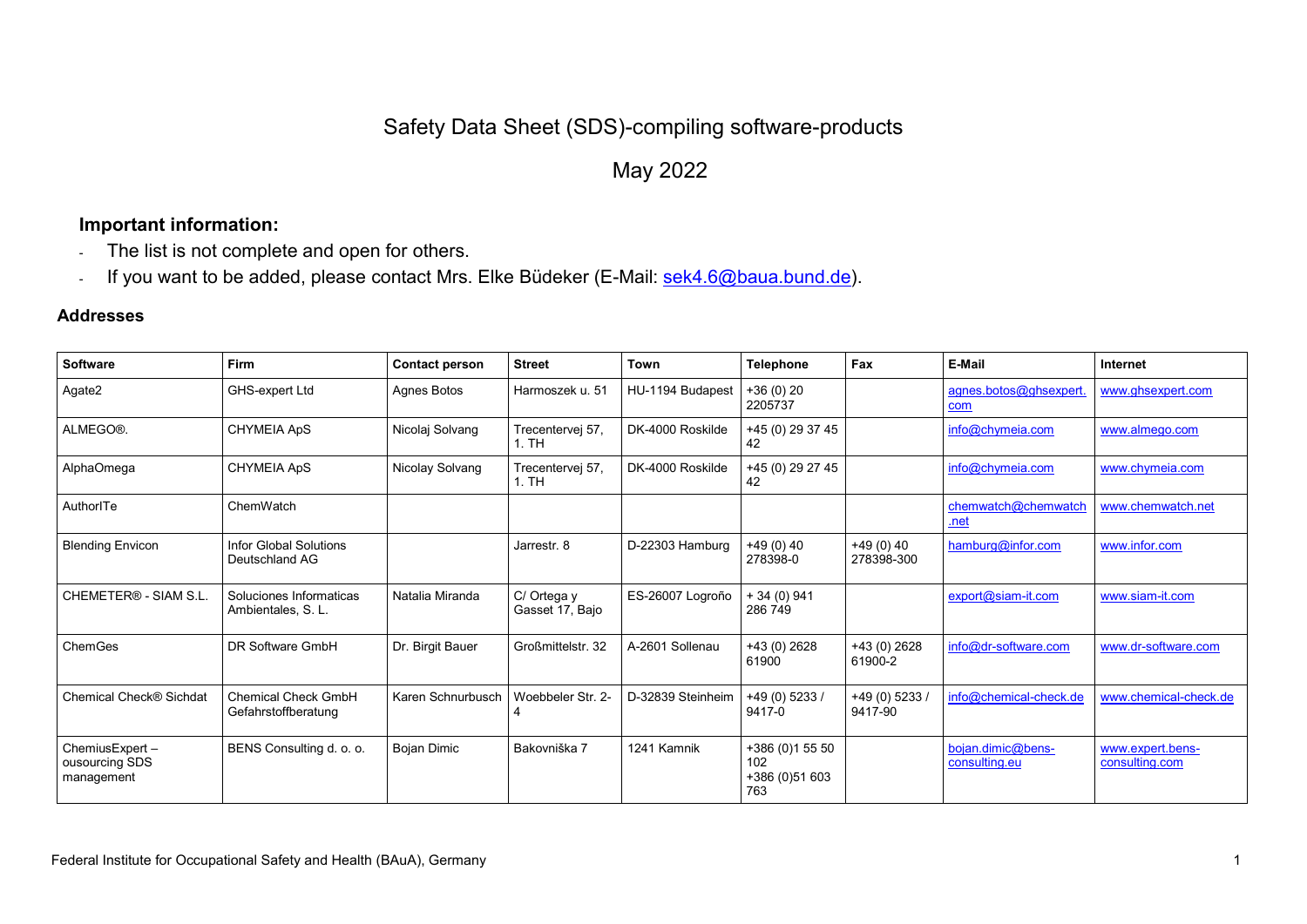| <b>Software</b>                                                                                               | Firm                                  | <b>Contact person</b>   | <b>Street</b>                      | Town                                     | <b>Telephone</b>                                | Fax                         | E-Mail                             | Internet                              |
|---------------------------------------------------------------------------------------------------------------|---------------------------------------|-------------------------|------------------------------------|------------------------------------------|-------------------------------------------------|-----------------------------|------------------------------------|---------------------------------------|
| ChemiusPro - lease of<br>SDS online tool for<br>creation, management and<br>sharing chemical<br>documentation | BENS Consulting d.o.o.                | <b>Bojan Dimic</b>      | Bakovniška 7                       | 1241 Kamnik                              | +386 (0)1 55 50<br>102<br>+386 (0)51 603<br>763 |                             | bojan.dimic@bens-<br>consulting.eu | www.chemius.net                       |
| <b>CHEMDOX</b>                                                                                                | CHEMDOX GmbH                          | Maggi Szaran            | Salztorgasse 1/2A                  | A-1010 Wien                              | +43 1 5321489 0                                 | $+431$<br>5321489 90        | office@chemdox.com                 | www.chemdox.com                       |
| CSB-System                                                                                                    | CSB-System AG                         | Dr. Marc<br>Mackenstedt | An Fürthenrode 9-<br>15            | D-52511<br>Geilenkirchen                 | +49 (0) 2451<br>625-0                           | 49 (0) 2451<br>625-291      | info@csb-system.com                | www.csb-system.com                    |
| CS Studio                                                                                                     | ChemicalServ Software &<br>Consulting |                         | Weserstr. 2                        | D-65549 Limburg                          | $+49(0)6431$<br>590798                          | $+49(0)6431$<br>284 779     | info1@chemicalserv.de              | www.chemicalserv.de                   |
| <b>DIBAC</b>                                                                                                  | RSW-Orga GmbH                         | Mr. Klusen              | Breite Str. 182                    | D-41238<br>Mönchengladbach               | +49 (0) 2166<br>9270                            | +49 (0) 2166<br>927 130     | info@rsw-orga.de                   | www.rsw-orga.de                       |
| DGOffice.net                                                                                                  | DGOffice B.V.                         | Herman Teering          | De Schans 19-21                    | 8231 KA Lelystad<br><b>NL</b>            | +31 (0) 320<br>760990                           |                             | info@dgoffice.net                  | www.dgoffice.net                      |
| The ECOonline platform:                                                                                       | <b>ECOonline AS</b>                   | Luis Paulsen            | Trudvangveien 77                   | N-3117 TØnsberg                          | +47 33 01 68 00                                 | +47 33 01 68<br>01          | lgp@ecoonline.com                  | www.ecoonline.com<br>www.ecoonline.de |
| ECOPublisher<br>ECOArchive<br><b>ECODistribution</b><br>ECOReseller                                           | Fit4REACH - likedeelers<br>GmbH       | <b>Marc Kiener</b>      | Hallbergstr. 10                    | D-40239<br>Düsseldorf                    | $+49(0)211$<br>66 96 48 71                      | $+49(0)$ 211<br>66 96 48 72 | infol@likedeelers.com              | www.fit4REACH.eu                      |
| <b>EGSIDA</b>                                                                                                 | eska<br>Ingenieurgesellschaft mbH     |                         | Neue Große<br>Bergstr. 20          | D-22767 Hamburg-<br>Altona               | $+49(0)40$<br>30 68 17 - 0                      | $+49(0)40$<br>30 68 17-99   | service@eska.eu                    | www.eska.eu                           |
| <b>EHS-Authoring Tool</b>                                                                                     | ChemADVISOR                           | Dima Gärtner            | Rue Joseph<br>Stevens <sub>7</sub> | B-1000 Brussels                          | +32 (0) 2 211<br>3413                           |                             | info@chemadvisor.com               | www.chemadvisor.com                   |
| EPY                                                                                                           | Telematic SRL                         | Antonio Valenti         | Via P. da<br>Volpedo, 20           | I-20092 Cinisello B.<br>(Milano) - Italy | +39 026124236                                   | $+39$<br>0266010251         | antonio.valenti@epy.it             | www.epy.it                            |
| epos Hazard Substances<br>Manager                                                                             | <b>Headoffice Sales</b>               | <b>Dirk Menzel</b>      | <b>Blockwinkel 31</b>              | D-27251 Scholen                          | $+49(0)4245$<br>96 37 84                        | +49 (0) 4245<br>96 37 91    | dirk.menzel@gefahrstoff.<br>com    | www.gefahrstoff.com                   |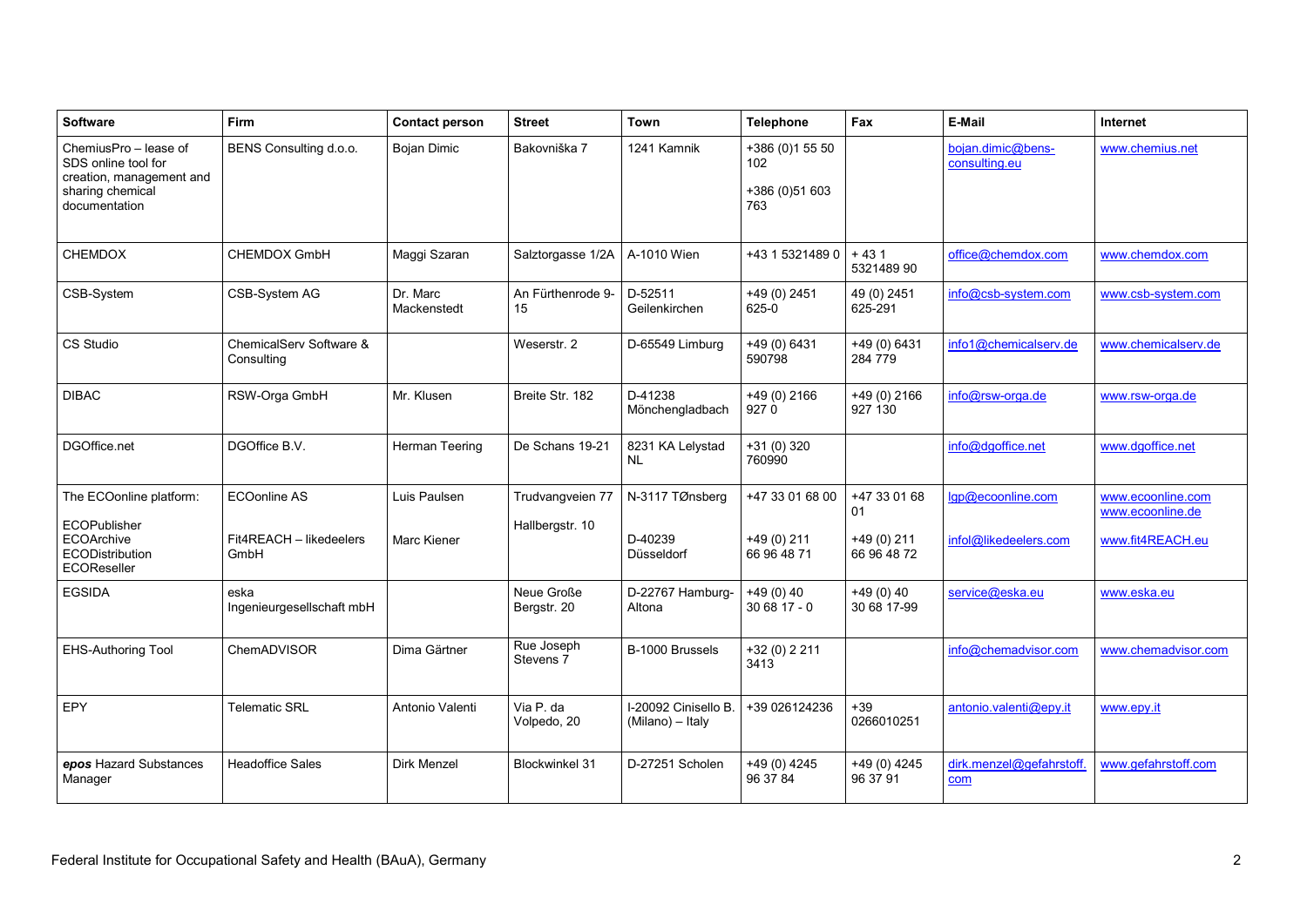| Software                                                                              | Firm                                  | <b>Contact person</b>   | <b>Street</b>                                             | Town                                   | <b>Telephone</b>            | Fax                                              | E-Mail                        | Internet                                             |
|---------------------------------------------------------------------------------------|---------------------------------------|-------------------------|-----------------------------------------------------------|----------------------------------------|-----------------------------|--------------------------------------------------|-------------------------------|------------------------------------------------------|
| e-SDB                                                                                 | eska Ingenieurgesellschaft<br>mbH     | Nils Jattkowski         | Neue Große<br>Bergstr. 20                                 | D-22767 Hamburg                        | $+49(0)40$<br>30 68 17 - 12 | $+49(0)40$<br>30 68 17-99                        | service@esdb.eu               | www.esdb.eu                                          |
| <b>ExESS</b>                                                                          | Lisam Systems<br>Deutschland GmbH     | Max Weber               | Holsteinische Str.<br>43                                  | D-10717<br><b>Berlin</b>               | +49 (0) 30 555<br>74 79 76  | $+49(0)30555$<br>74 79 79                        | Info.de@lisam.com             | www.lisam.de                                         |
| 3E Generate                                                                           | Verisk 3E                             |                         | Lyngbyvej20,3                                             | DG-2100<br>Copenhagen                  | +45 69918473                |                                                  | info@verisk3E.com             | www.verisk3eE.com                                    |
| <b>GHS Professional</b>                                                               | UL                                    | <b>Ernest Reeb</b>      | Admiral-<br>Rosendahl-Str. 9                              | 63263<br>Neu-Isenburg                  | $+49(0)$ 160<br>95100850    |                                                  | Ernest.Reeb@ul.com            | http://msc.ul.com                                    |
| GeSi <sup>3</sup> ® SDB-Profi                                                         | GeSi Software GmbH                    | Mrs. Feitsch            | Juliuspro-menade<br>28                                    | D-97070 Würzburg                       | +49 (0) 931 465<br>33-00    | $+49(0)$ 931<br>465 33-33                        | info@qesi.de                  | www.gesi.de                                          |
| Intelligent Authoring                                                                 | Sphera Solutions GmbH                 | Aad van Keulen          | Hauptstr. 111-113                                         | D-70771<br>Leinfelden-<br>Echterdingen | 024-3297421                 |                                                  | insights@sphera.com           | https://sphera.com/produ<br>ct-stewardship-software/ |
| Hazardous Substance<br>Management module for<br>the Microsoft Dynamics™<br><b>NAV</b> | <b>TECTURA AG - Prosisoft</b><br>GmbH | Dr. Hans-Albert<br>Beul | Otto-Hahn-Straße<br>20a                                   | D-65520 Bad<br>Camberg                 | +49 (0) 6434 90<br>48 65    | $+49(0)6434$<br>90 67 35                         | info@prosisoft.de             | www.prosisoft.de                                     |
| <b>Hazed Cloud</b>                                                                    | Selerant                              | Stéphane<br>Beaurepaire | Via Leonardo da<br>Vinci, 19                              | Cassina de'<br>Pecchi, Milan, Italy    | $+39(0)02$<br>786203        |                                                  | eu-sales@selerant.com         | www.selerant.com                                     |
| HazMix                                                                                | GlobalMSDS Ltd.                       | Dave Speight            | Rotterdam House<br>116 Quayside<br>Newcastle upon<br>Tyne | NE13DY                                 | +44 (0) 845 680<br>1180     |                                                  | contact@hazmix.com            | www.hazmix.com<br>www.hazmix.co.uk                   |
| Lycos Athena 4                                                                        | Chemie & Vorschrift                   | Dr. Peter Bursch        | Ernst-Lemmer-<br>Straße 27                                | D-35041 Marburg                        | +49 (0) 6421-88<br>65 63    | +49 (0) 6421<br>88 69 68                         | info@chemie-<br>vorschrift.de | www.chemie-<br>vorschrift.de                         |
| SAP EHS Management                                                                    | SAP Deutschland AG & Co.<br><b>KG</b> | Martin Goetze           | Dietmar-Hopp-<br>Allee 16                                 | D-69190 Walldorf                       | +49 (0) 6227<br>747474      | +49 (0) 6227<br>757575<br>$+49(0)170$<br>4618859 | m.goetze@sap.com              | www.sap.com                                          |